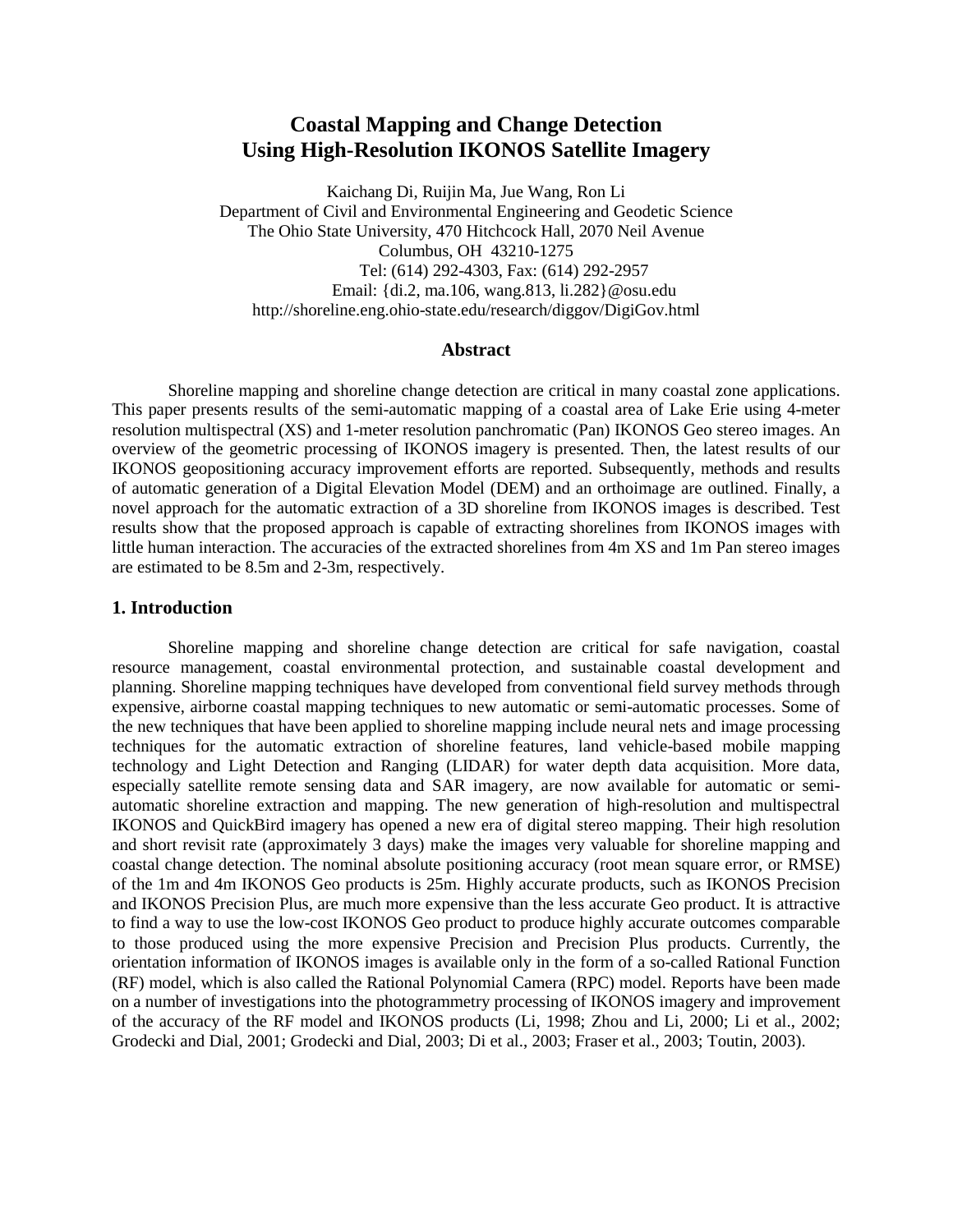This paper presents the results of the semi-automatic mapping of a coastal area of Lake Erie using 4-meter resolution multispectral (XS) and 1-meter resolution panchromatic (Pan) IKONOS Geo stereo images. An overview of the geometric processing of IKONOS imagery is presented. We also report on the latest results of our IKONOS geopositioning accuracy improvement efforts. Methods and results from the automatic generation of a Digital Elevation Model (DEM) and an orthoimage are outlined. Finally, a novel approach for the automatic extraction of 3D shorelines from IKONOS images is described.

# **2. IKONOS Image Data**

IKONOS images were taken along the southern shore of Lake Erie covering a study area about 11km shoreline, with an elevation ranging from 170m to 230m. A 4m XS image of the study area was acquired on October 30, 2000. The image was geometrically rectified and map-projected to UTM projection. Two stereo pairs of 1m IKONOS Geo Pan images were acquired on March 19, 2001. Rational Function Coefficients (RFCs) of each image were supplied by Space Imaging, Inc.

Ten high-precision GPS control points were surveyed in this area. In addition, 57 aerotriangulated points were computed and used as ground control points (GCPs) and checkpoints in the assessment and improvement of geometric accuracy.

### **3. Geometric Processing of IKONOS Imagery**

Currently, different techniques are proposed to improve the accuracy of the RF model of IKONOS products. A general discussion of the RF model can be found in Whiteside (1997) and in Tao and Hu (2001). Grodecki and Dial (2003) found that multiple physical model parameters have the same net effects on the object-image relationship. They recommended using simple adjustment models, either Offset, Scale & Offset, or Affine. With these models they achieved 1-2m accuracy. Fraser et al. (2003) made bias compensation in RFs with 1 GCP, and achieved sub-meter accuracy. Toutin (2003) used a parametric model for Pan and XS IKONOS image geometric processing. Accuracies achieved were 1-2m or 2-4m, depending on the quality of the GCPs. Li et al. (2003) used two approaches to improve the IKONOS RF for better ground accuracy: refining the RFCs using the GCPs or rectifying the ground coordinates from the vendor-provided Rational Functions. Both methods were able to achieve an accuracy of 2-4m, but the second method appeared to have superior results. A "RF + 3D Affine" model defined in object space was found to achieve a 1-2m accuracy level.

Based on the above-mentioned as well as previous experiments, we systematically investigated the impact of adjustment models and GCP distribution on the geopositioning accuracy of 1m Pan IKONOS. Four models (Offset, Scale & Offset, Affine, and 2nd-order Polynomial) defined both in the image space and in the object space were tested. Different numbers and distributions of GCPs for each model were also compared. Experimental results indicate that the number, accuracy and distribution of GCPs greatly affect the results of the adjustment. Adjustment models defined in the object space and in the image space did not show significant differences in accuracy improvement. Using the Offset model with only one GCP is the simplest way to adjust the coordinates, but the resulting accuracy depends very much on the accuracy of the GCP and has no apparent relationship its location. Both the Scale & Offset model (with 4 to 6 GCPs) and the Affine model (with 6 or more GCPs) produced stable and satisfactory results at the level of 1-2m. The Scale & Offset and Affine were both found to be effective in eliminating the systematic errors found in the vendor-provided RFCs and in significantly improving the accuracy of 3D geopositioning. Therefore, they are recommended for relatively flat areas like the test area. Second- or higher-order polynomial models are highly sensitive to height, therefore they may be more appropriate for mountainous areas. Detailed results of the experiment will be reported in a forthcoming paper.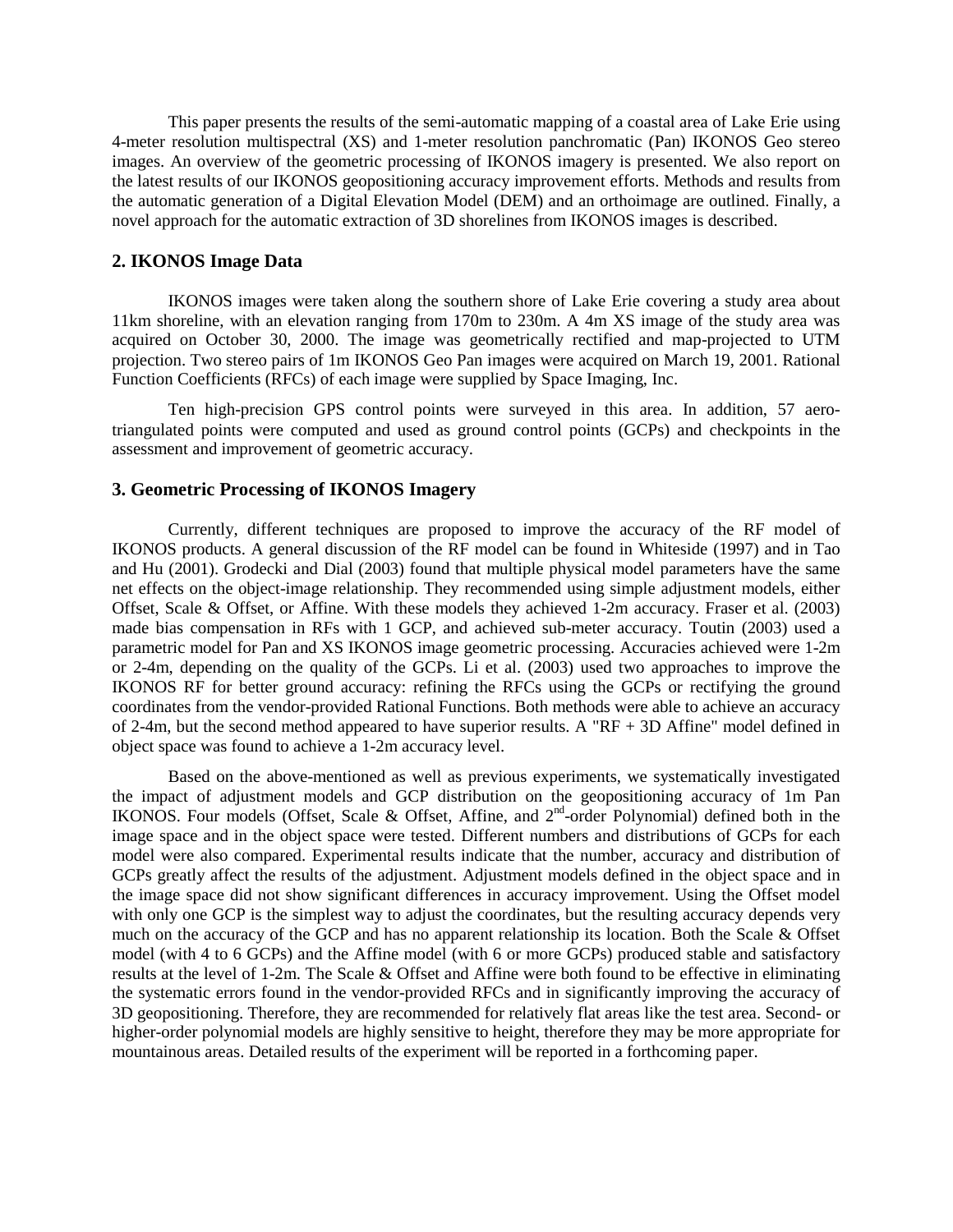# **4. Coastal Area Mapping from IKONOS Imagery**

#### **4.1 DEM and Orthoimage Generation**

A detailed description of the process of automatic DEM and orthoimage generation can be found in Di et al. (2002). The DEM is automatically generated by a chain of processes: area-based image matching, ground point calculation, outlier elimination, TIN construction, and interpolation. Image matching is the key step in DEM generation. It is performed by area-based matching using normalized correlation coefficients. Following DEM generation, an orthoimage is produced using 1m IKONOS images and the DEM with 1m spacing in the same coordinate system. The accuracy of DEM and orthoimage reached approximately 2m in planimetry and 3m in height.

#### **4.2 Automatic 3D Shoreline Extraction**

In our previous work, 3D shorelines were extracted in 3 steps. First, 2D shorelines were obtained through manual digitization in one image of a Pan IKONOS stereo pair. Then, automatic matching was performed in the other image of that pair. Finally, the 3D ground coordinates of the shoreline points were triangulated using the " $RF + 3D$  Affine" model.

In our current work, we have investigated a novel approach for the automatic extraction of 2D shorelines from XS and Pan IKONOS images. This approach has been developed to replace manual digitization. It is based on mean shift segmentation, major water body identification, initial shoreline extraction, and shoreline refinement. Shoreline refinement is currently accomplished interactively based on the initial shoreline and adjacent candidate polygons obtained from the mean shift segmentation. The remaining steps are automatic. The entire process needs little human interaction and is much more efficient than manual digitizing. After the 2D shoreline (see Figures 1 and 2) is extracted semiautomatically, the remaining steps to extract the 3D shoreline remain the same as in our previous work. We can now update the 3D shoreline extraction method to improve the level of automation. In the future, an automatic shoreline refinement method could be developed using local shape, spectral and texture information.



Figure 1. Refined shoreline superimposed Figure 2. Refined shoreline superimposed



on the 4-m resolution XS IKONOS image on the 1-m resolution Pan IKONOS image

#### **4.3 Accuracy Evaluation**

The effect of segmentation on the accuracy of the final 3D shoreline is an interesting issue. After matching, a visual check is needed to ensure that the conjugate shoreline points are correct. By visual checking, the automatically extracted shoreline is found to be at the correct positions in most cases. After shoreline refinement, the resulting 3D shoreline should have an accuracy comparable to a manually digitized shoreline. We estimate the shoreline identification and matching error to be 1-1.5 pixels, and the pointing (digitizing) error on the screen to be 0.5-1 pixel. Based on the 1-2m 3D geopositioning accuracy, the ultimate accuracy of the 3D shoreline is estimated to be 2-3m. A further experiment is needed to quantitatively analyze the accuracy of the automatically extracted shoreline.